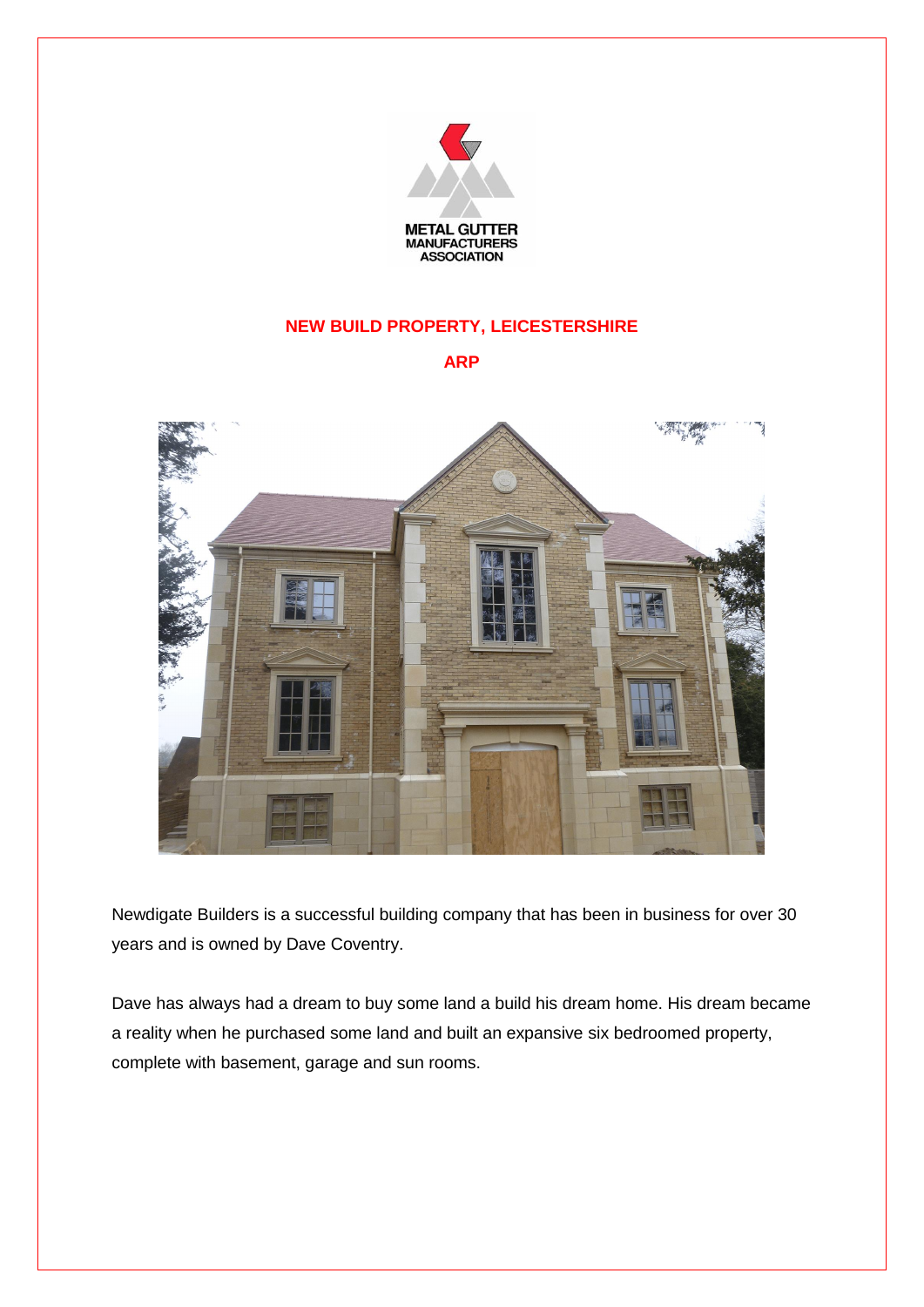Dave is an existing customer of ARP, so was aware of the quality of products that ARP has in its portfolio. Dave has seen first-hand how upvc can fail and wanted the best possible materials for the rainwater system on his new home, so he got in touch with Nigel Hancock, Area Sales Manager for ARP.

Nigel visited site and carried out a full site measure, taking into account the roof size and material to ensure that the system selected would deliver the desired result. Nigel then quoted for 125 x 100 Sentinel Deepflow Gutter and 76 mm Colonnade Swaged Rainwater Pipes.



As this was a new build, Dave wanted the gutter and downpipes to blend in with the stone accents used in the building of the property. ARP have their own in-house polyester powder coating facility and matched the colour to the stone being used in the build.

Dave Coventry Managing Director of Newdigate Builders said: "ARP provides a quality product at an affordable price"